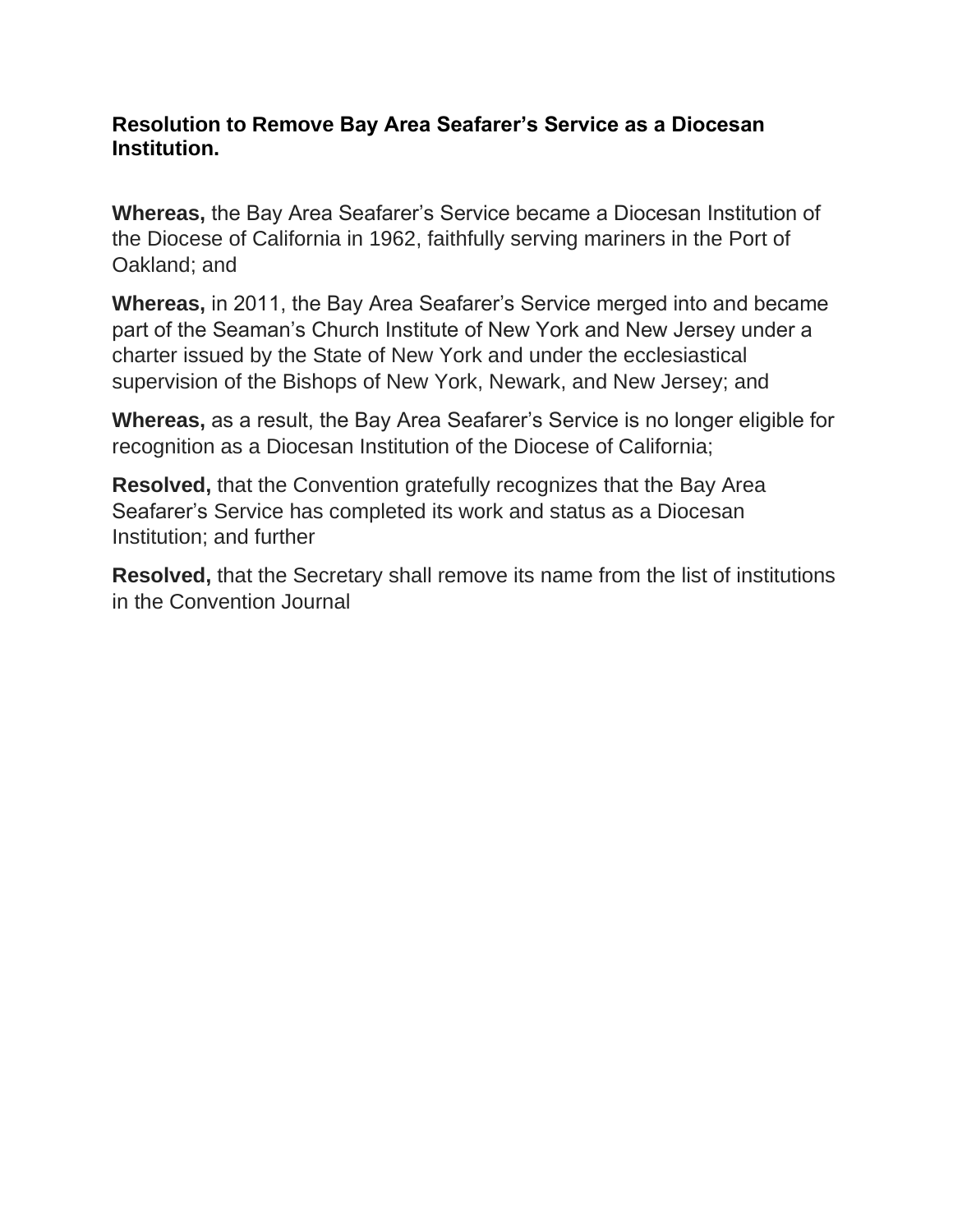## **Report on behalf of The Rt. Rev. Marc Andrus and The Standing Committee of the Diocese of California related to the Bay Area Seafarer's Service**

It has come to our attention that the entity formerly known as The Bay Area Seafarer's Service, an institution of the Diocese of California, is no longer eligible for recognition as a Diocesan Institution of the Diocese of California.

The 2020-2021 Standing Committee, in an attempt to update its records related to diocesan institutions, discovered that in 2010, Bay Area Seafarer's Board of Directors voted to merge with Seamen's Church Institute of New York and New Jersey, organized and existing under the laws of the State of New York. The merger was effected in 2011 and the members of the resulting ministry ("Surviving Party") consisted of the Bishops of the Dioceses of New York, New Jersey, and Newark. A Certificate of Merger was filed with the State of New York Department of State August 11, 2011, and with the California Secretary of State August 30, 2011.

According to the provisions of The Constitution and Canons of the Diocese of California, Section 17.07, we are submitting this report for consideration by the members of Diocesan Convention. It is our opinion that the fact that the Seafarer's Service no longer exists within the boundaries of this diocese demonstrates that it does not conform to the requirements of this canon (XVII). We recommend that (a) Bay Area Seafarer's Service's status as a Diocesan Institution be revoked and (b) that the Secretary of Convention remove Bay Area Seafarer's Service from the list of Diocesan Institutions reported in the journals of this and all future meetings of Convention. A formal resolution to this effect is contained in the Consent Calendar for the 172nd Convention of the Diocese of California.

We are aware that the canon requires that this report be prepared **after** notice and opportunity for hearing. Because the entity in question no longer exists, we have been unable to invite representatives of the institution to a formal hearing process. We have therefore posted our intent to recommend revocation of institutional status in the Diocesan Convention materials and in the Diocesan Newsletter in advance of the formal introduction of a resolution. We believe these actions serve the intent of the canon.